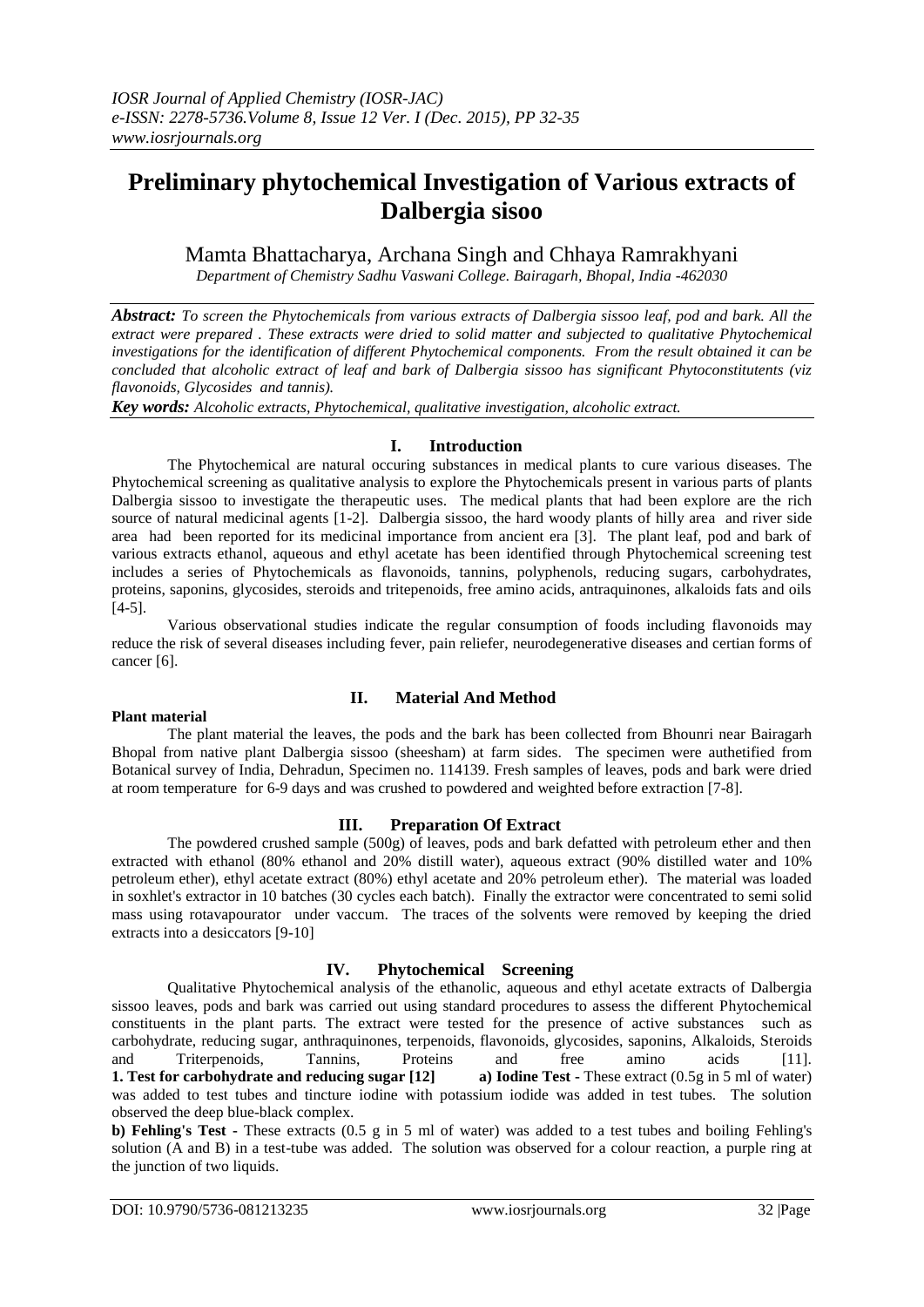**c) Benedict's test -** These extracts (0.5 g in 5ml of water) was added to test tubes and 5 ml of Benedict's reagent having Cupric ions was reduced to Cuprous ions which forms a red precipitate of cuprous oxside  $Cu<sub>2</sub>O$  (s).

### **2. Test for Antraquinones [13].**

0.5 g of extracts was boiled with 10ml of sulphuric acid  $(H_2SO_4)$  and filtered. The filtrate was shaken in 5 ml of chloroform. The chloroform layer was pipetted into another test tube and 1ml of liquid ammonia was added. The resulting solution was observed for colour changes.

#### **3. Test for steroids and triterpenoids [14].**

**a) Libermann Burchard Test -** 0.5 g of extract with few drops of acetic anhydride, boiled and cooled. Concentrated sulphuric acid was then added from sides of test tube (test tube is titled a little) and observed for the formation of brown ring at the junction of the two layers. Green colour at upper side of ring and deep red colour below indicates a positive test for steroids and triterpenoids.

**b) Salkowski's Test -** 0.5 g of extract was added with 10ml of sulphuric acid and 2 ml of chloroform to form a layer of reddish brown colouration at the interface.

**4. Test of Saponins [14]:** One gm of leaf extract of plant

 Was boiled with 10 ml water for few minutes and filtr ate The filtrate was shaken vigorously . The persistent froth shows the presence of saponins.

#### **5. Test for Flavonoids [15].**

**a) Ferric Chloride Test -** Test solution (0.5 extract + 5ml distilled water) was treated with few drops of ferric chloride solution would result in the formation of blackish red colour indicates the presence of flavonoids. **b) Alkaline reagent Test -** Test solution when treated with sodium hydoxide solution (NaOH), shows increase in the intensity of yellow colour which become colourless on addition of few drops of dilute hydrochloric acid. **c) Lead acetate solution test -** Test solution when treated with few drops of lead acetate (10%) solution result in the formation of yellow precipitate.

#### **6. Test for Glycosides[17].**

**a) Keller killiani Test** su**-** Test solution was treated with few drops of glacial acetic acid and ferric chloride solution and mixed. Concentrated sulphuric acid was added, and observed for the formation of two layers. Lower reddish brown layer and upper acetic acid layer which turns bluish green indicate a positive test.

**b) Bromine water test -** Test solution was dissolved in bromine water and observed for the formation of yellow precipitate to show positive result.

## **7. Test for Alkaloids [18].**

**Hager's test -** Test solution was treated with few drops of Hager's reagent (saturated picric acid solution) formation of yellow precipitate shows a positive result.

**8. Test for Tannins[19] -** Test solution was boiled in 10ml of water in a test tube and then filtered. A few drops of 0.1% ferric chloride was added and the solution was observed for brown green or a black-blue colouration.

# **9. Test for protein [20].**

**Biuret test** : Test solution was treated with 10% solution of sodium hydroxide and few drops of 0.1% copper sulphate solution and observed for formation of violet/pink colour gives positive result.

#### **10. Test for Free amino acids [21 a]**

**Ninhydrin test :** Test solution when treated with 0.2% solution of Ninhydrin reagent and boiled, would result in the formation of purple colour suggesting the presence of free amino acids.

#### **11. Test for oils and fats [21 b]**

**Paper Test :** Test solution was treated on paper and pressed, the paper appears translucent in light gives results of presence of oils and fats in test solution.

# **V. Result**

The presence of Phytoconstitents make the plant useful for treating different diseases and have a potential of providing useful drugs of human use. The present study have found that most of the biologically active Phytochemicals were in ethanolic and ethyl acetate extracts of Dalbergia sissoo after further investigations. The medicinal properties would be explore due to the presence of above mentioned Phytochemicals. These Phytochemicals are essential for our body to keep it healthy. They are present in plant vegetables and used as diet. They are therapeutic to various diseases. It is necessary to explore their therapeutic uses in different diseases. It is to explore the particular Phytochemical for peculiar disease. The presence of various Phytochemicals in Dalbergia sissoo extract of ethanolic and ethyl acetate in leaves and bark were found to be therapeutic in various diseases. The presences of Flavanoids and Glycosides in extract of leaves and bark in ethanolic and ethyl acetate.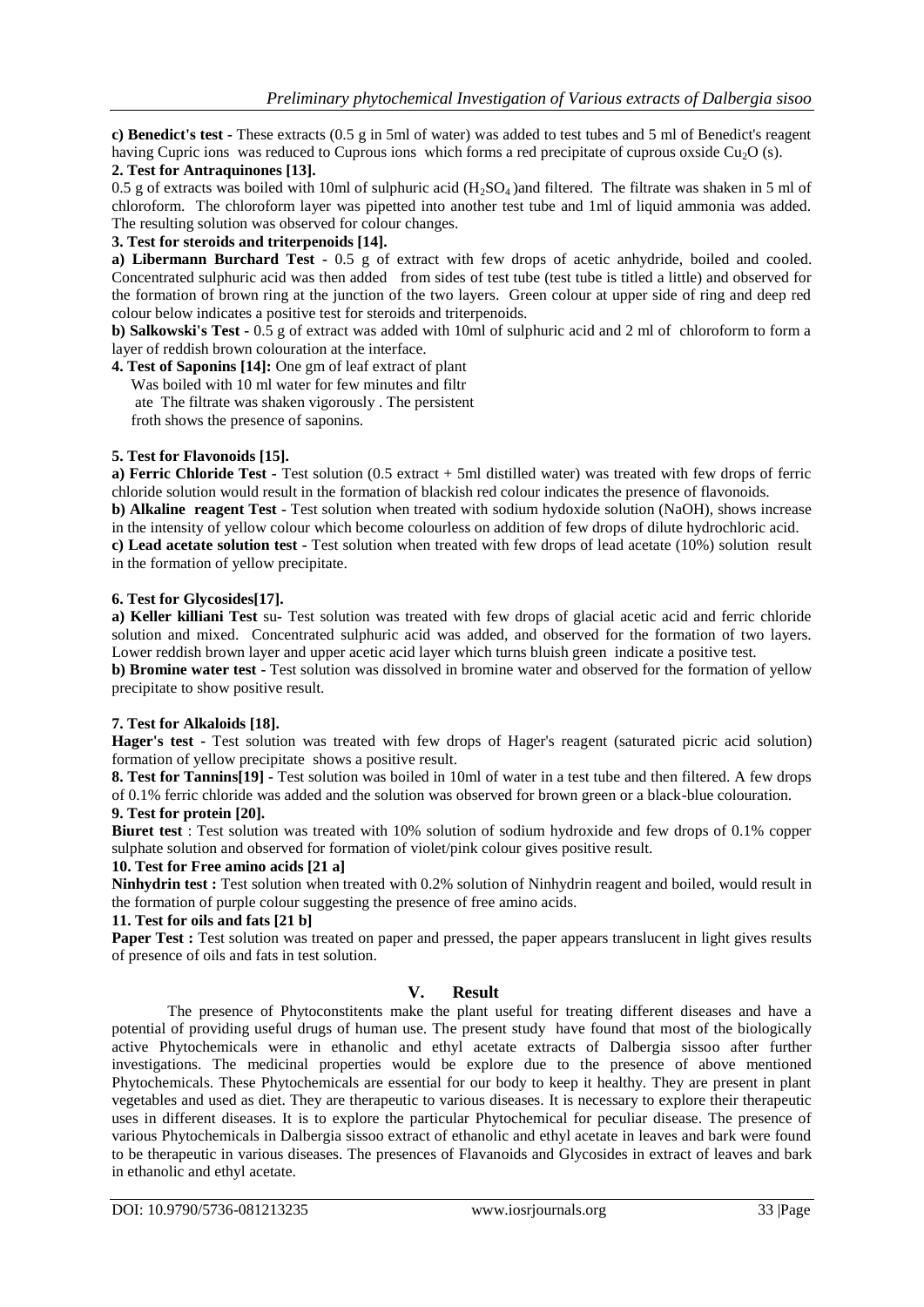| S.  | Crushed          | Plants | Extract      | Nature of  | Colour      | Yield         |
|-----|------------------|--------|--------------|------------|-------------|---------------|
| No. | Powered          | Part   |              | Extract    |             | $\frac{0}{0}$ |
|     | 500g             | Leaf   | Ethanol      | Semi Solid | Dark Green  | 8.26          |
| 2   | 500 <sub>g</sub> | Leaf   | Aqueous      | Semi Solid | Dark Green  | 7.29          |
| 3   | 500 <sub>g</sub> | Leaf   | Ethylacetate | Semi Solid | Dark Green  | 8.48          |
| 4   | 500 <sub>g</sub> | Pod    | Ethanol      | Semi Solid | Pale green  | 5.61          |
| 5   | 500 <sub>g</sub> | Pod    | Aqueous      | Semi Solid | Pale Yellow | 4.38          |
| 6   | 500 <sub>g</sub> | Pod    | Ethylacetate | Semi Solid | Pale Yellow | 6.29          |
| 7   | 500 <sub>g</sub> | Bark   | Ethanol      | Semi Solid | Dark Brown  | 8.18          |
| 8   | 500 <sub>g</sub> | Bark   | Aqueous      | Semi Solid | Dark Brown  | 10.27         |
| 9   | 500g             | Bark   | Ethylacetate | Semi Solid | Dark Brown  | 10.38         |

# **Table-1-Extracts Yield %.**

# **VI. Discussion**

The Phytochemical screening provides the qualitative analysis to explore the presence of flavonoids, tannin carbohydrate, reducing sugars, antroquinones, steroids and phenoids, saponins, glycosides, alkaloids, proteins, free amino acids, oils and fats.

Flavnoids have been posses potent antipyretic, analgesic and antihistaminic properties. These enhanced to cure many diseases. To therapeutice effect the plant Dalbergia sissoo reveals to be significant. It possess the Phytochemicals which had therapeutic uses in various pharmalogical groups. This Phytochemical screening provide us to explore the more molecules in the plant part to explore its natural occurring therapeutic effects. The Phytochemical present in it either free or additive will provide the therapeutic effect against various diseases from this study carried out showed alcoholic extract of leaf and bark of Dalbergia sissoo possess a definite Phytochemicals like flavonoids, glycosides, carbohydrate and saponins there by justifying its use in the indigenous system of medicine.

## **Acknowledgement**

The authors are thankful to Sadhu Vaswani College, Bairagarh, department of chemistry for providing all the facilities and support to carry out the Phytochemical screening.

| Table-2 Phytochemical analysis of Dalbergia sissoo |                                             |           |                |              |                      |         |              |                      |                          |              |  |  |  |
|----------------------------------------------------|---------------------------------------------|-----------|----------------|--------------|----------------------|---------|--------------|----------------------|--------------------------|--------------|--|--|--|
| Sr.                                                | <b>Chemical Test</b>                        | Leaves    |                |              | Pods                 |         |              | <b>Bark</b>          |                          |              |  |  |  |
| No.                                                |                                             | Ehanol    | Aqueous        | Ethylacetate | Ehanol               | Aqueous | Ethylacetate | Ehanol               | Aqueous                  | Ethylacetate |  |  |  |
| $\mathbf{1}$                                       | Test for carbohydrate and reducing sugars   |           |                |              |                      |         |              |                      |                          |              |  |  |  |
| a                                                  | <b>Iodine Test</b>                          | ÷         |                | $+$          | ÷                    | ä,      |              |                      | $\sim$                   | $+$          |  |  |  |
| $\mathbf b$                                        | Fehling's test                              | ÷         | ٠              | $\ddot{}$    | ÷                    | ×,      | ÷            | $\ddot{}$            | ×                        | ÷            |  |  |  |
| c                                                  | <b>Bendict's Test</b>                       | $+$       | ٠              | $+$          | $\ddot{}$            | ٠       | ÷            | $\ddot{}$            | ÷,                       | $+$          |  |  |  |
| 2.                                                 | for<br><b>Test</b><br>Anthroquinones        | $\ddot{}$ | ä,             | $+$          | ÷                    | ٠       | ÷            | $+$                  | ÷,                       | $+$          |  |  |  |
| $3-$                                               | Test for steroids and<br>triterpenoids      | ٠         | ٠              | $\pm$        | ٠                    | ٠       | ÷            | ٠                    | $\overline{\phantom{a}}$ | $+$          |  |  |  |
| a                                                  | Buchard<br>libermann<br>Test                | $+$       | $\sim$         | $+$          | ÷                    | ÷       | ÷            | $+$                  | $\sim$                   | $+$          |  |  |  |
| b                                                  | Salkowski's test                            | $+$       | ÷,             | $+$          | $\ddot{}$            | ٠       | ÷            | $\ddot{}$            | ٠                        | $\ddot{}$    |  |  |  |
| 4                                                  | Test of saponins foam<br>test               |           | $+$            | $\sim$       | ä,                   | ÷       | ä,           | ÷                    | $+$                      | $\sim$       |  |  |  |
| 5                                                  | <b>Test of flavonoids</b>                   | ÷         | ₩              | ÷            | ÷                    | ä,      | ÷            | ÷                    | ä,                       | ÷            |  |  |  |
| $\mathbf{a}$                                       | Ferric chloride test                        | ÷         | $\ddot{}$      | ÷            | ÷                    | $+$     | L.           | $\ddot{}$            | $\ddot{}$                | ÷            |  |  |  |
| b.                                                 | Alkaline reagent test                       | $+$       | $\overline{+}$ | $+$          | ÷                    | ÷       | ÷            | $\ddot{\phantom{1}}$ | $\ddot{}$                | $\ddot{}$    |  |  |  |
| c.                                                 | Lead acetate test                           | $+$       | $+$            | $\sim$       | ÷                    | ÷       | ä,           | $+$                  | $+$                      | ×,           |  |  |  |
| 6.                                                 | Test for glycoisides                        |           |                |              |                      |         |              |                      |                          |              |  |  |  |
| a                                                  | Keller killiani Test                        | $+$       | ÷              | $\sim$       | $=$                  | $\sim$  | ÷,           | $+$                  | $\overline{\phantom{a}}$ | $\sim$       |  |  |  |
| b                                                  | <b>Bromine</b> water test                   | $+$       | $+$            | $\sim$       | $\ddot{\phantom{1}}$ | ÷       | ä,           | ÷                    | $+$                      | $\Delta$     |  |  |  |
| 7.                                                 | Test for Alkaloids<br>Hager's Test          | ÷         | $\ddot{}$      | ÷            | ÷                    | ÷       | ÷            | ÷                    | ÷                        | ÷            |  |  |  |
| 8.                                                 | Test for tannins ferric<br>chloride test    | $+$       | ٠              | $+$          | ÷                    | ٠       | ÷            | $+$                  | $\sim$                   | $+$          |  |  |  |
| 9.                                                 | <b>Test for protein Bivret</b><br>test      | ÷         | $\ddot{}$      | $+$          | ÷                    | ÷       | ÷            | ÷                    | $\ddot{}$                | $\ddot{}$    |  |  |  |
| 10.                                                | Test for free amino<br>acids ninhydrin test |           | ż.             | $+$          | ٠                    | ä,      | ÷            | ٠                    | $\mathbf{r}$             | ÷            |  |  |  |
| $11 -$                                             | Test for oils and fats<br>paper test        | $+$       | ٠              | $\ddot{}$    | ÷                    | ٠       | ÷            | $\ddot{}$            | ٠                        | $\ddot{}$    |  |  |  |